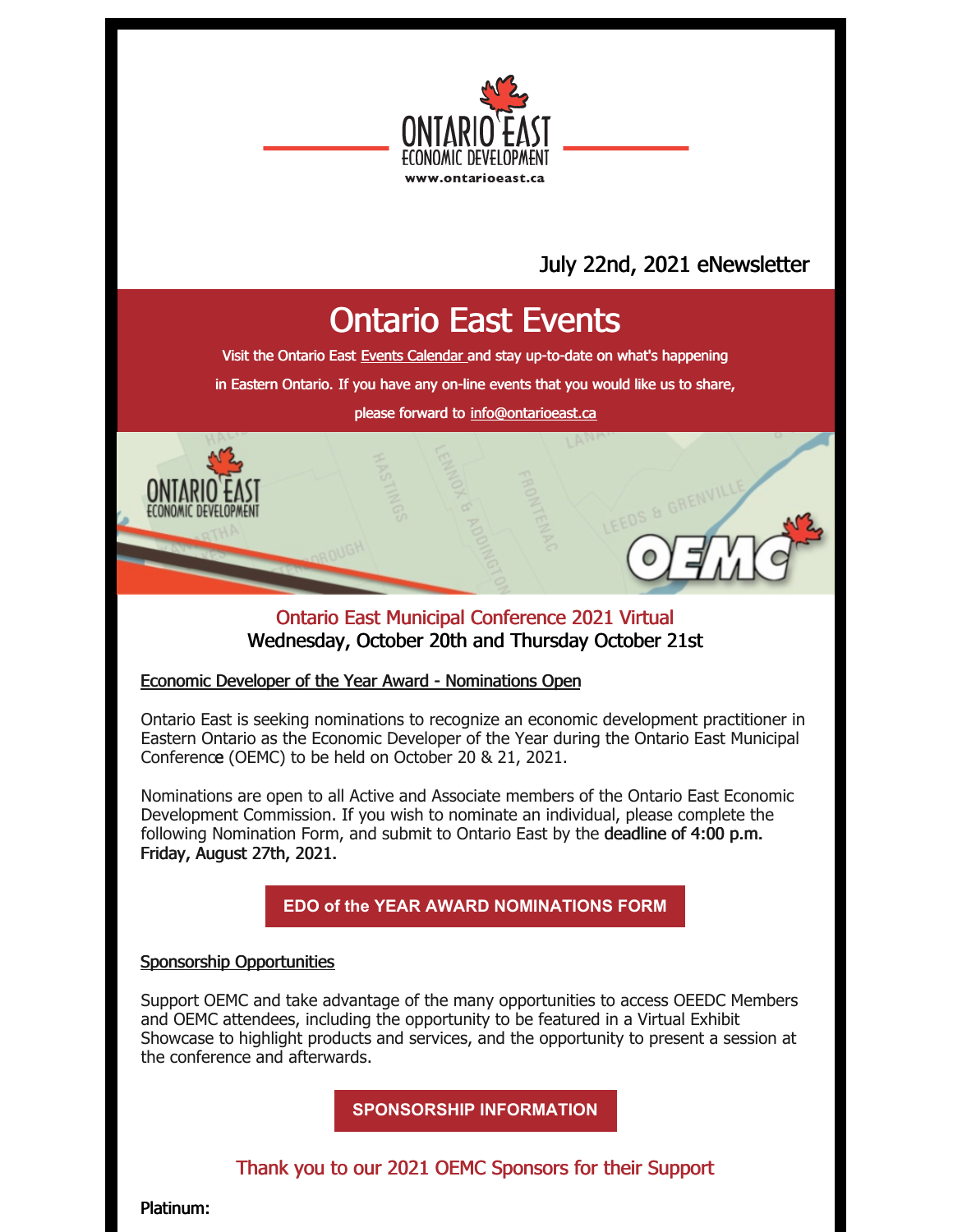

Silver:



# **COGECO**











## @Tangible Words



**OEMC [WEBSITE](https://oemc.ca/)**

## Ontario East News

If you have any news that you would like us to share, please forward to [info@ontarioeast.ca](mailto:info@ontarioeast.ca)



Powerful New Online Data Tool Promotes Eastern Ontario to Investors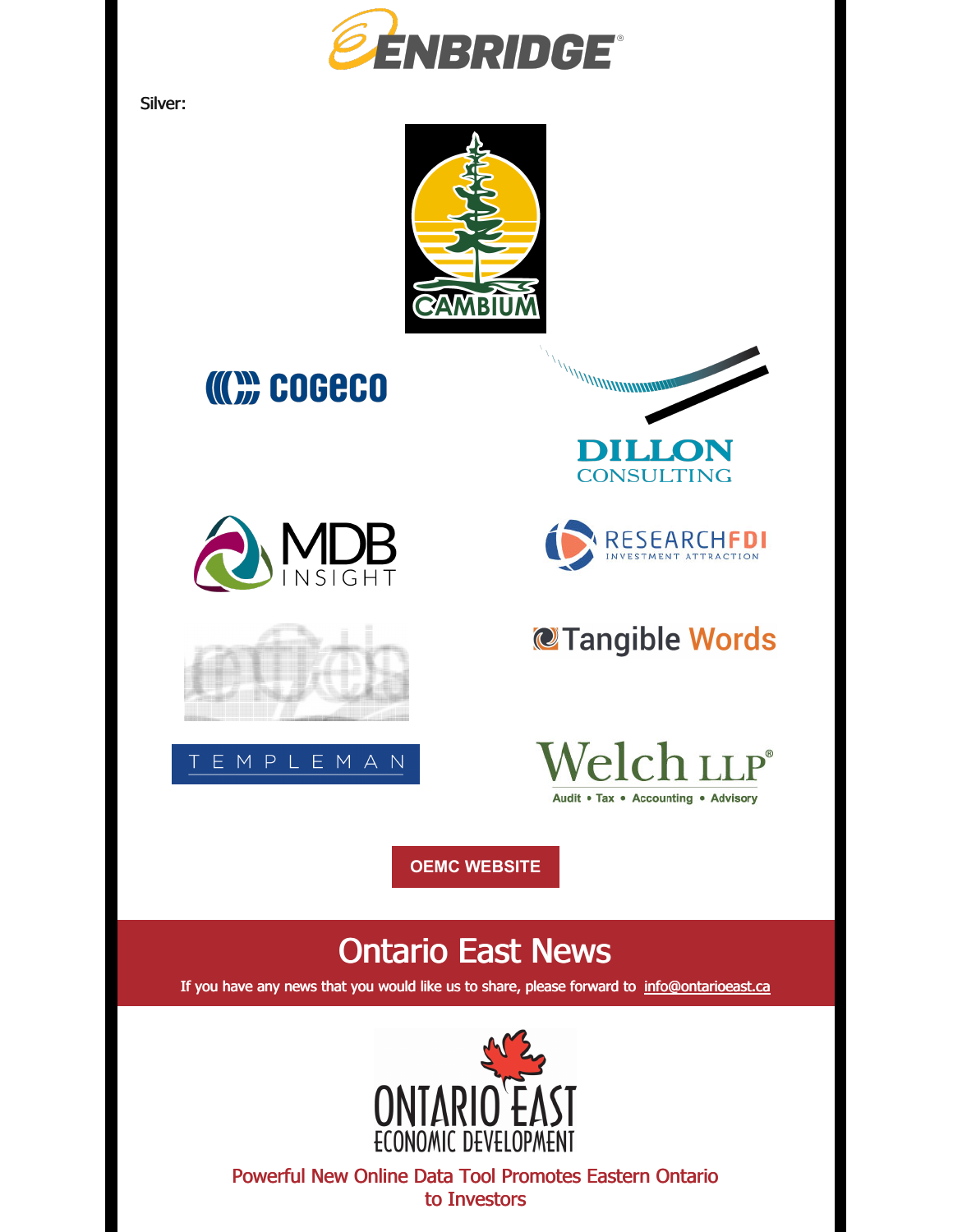KINGSTON (ON) - Finding the best location for your business in eastern Ontario is now much easier to do, thanks to the Ontario East Economic Development Commission's powerful new mapping tool.

The user-friendly interactive tool combines robust location, demographic, business, and economic data to serve as a primary resource for business recruitment, expansion, and retention. It is powered by GIS [Planning](https://info.gisplanning.com/e2t/tc/MWD74NrZPdKW6-0n0s8v-4KrW197v5Z4v9bNlN1HNy-93p_97V1-WJV7CgYXbW2BFhDD2PFLH6W90Xxl899M9P9W4_qV4v603MqtW14rKQT7T0-P8N4g0SnBfZbX9W7qVZhn7fRz6nW1NyP2H7PH_z_W7lMYy93tgJrRW6Cf0rS5t14rvW5bvcB75fG-wRW1qqN3t8cRL7nW5K1g8_5SDpZ1W5PYMJ97qXNDSVLRPq83l7VB4W6Kvhqy5csTq_W53FFLG2q5W3yVjw9b08jkxdnW7cBLv23855XgW4h27Hg8VCfDPW8pG4Ly5TwCYQW716YHR3FP5j_W5bVTTj14kTDmW786KdT7JrZ6JW8bRzRj1vKLSX33n81)'s industry-leading ZoomProspector software.

"This tool will help us ensure that our member's prime available employment properties can be discovered and explored by both new businesses seeking an Ontario East location or an existing one looking to expand," said Chris King, CEO, Quinte Economic Development Commission and President, Ontario East Economic Development Commission Board of Directors, noting also "this addition to our investment attraction toolbox greatly enhances our member communities ability to showcase the opportunities and advantages of eastern Ontario as a strategic business location."

This new web resource is not just a searchable properties database - it's also an intuitive, robust location analysis tool. The Ontario East Economic Development Commission, along with local communities, businesses, listing agents and other community stakeholders can take advantage of this user-friendly building and sites database to promote available properties in the region while also featuring key data on variables such as consumer spending, labour force and demographics.

**READ [MORE](https://ontarioeast.ca/news/powerful-new-online-data-tool-promotes-eastern-ontario-investors)**

**[ONTARIO](https://info.gisplanning.com/e2t/tc/MWD74NrZPdKW6-0n0s8v-4KrW197v5Z4v9bNlN1HNy_35V93wV3Zsc37CgL72W2LchJp7c4rnFN1klxrQj--nJW3lX5nl8TSx9YW99DyBb3Zh9YbW5T5S4164Hm3XW2x9wsX17w6FzW58z5n02Z5g8JW6CmYP-63B5YVW8qwRVT5ScNjVW5KHq8K55ZF7dVHXn3P7JWZSMW6VZBSD8XRYkhW319wgP6KZcM2N3kjyGHsFDQ7N7xXlwknjf0qW7-wShn7fyckSW5WyBFQ3hs7vVW2K8MCR70J4NsW3wmTdk1F-JqqW7h07Wp6VrgpJW2M8skj2ltrJcW6Gkl5-7mS1ZlW8p2ZS_8cP5gSW7Zy_2f7ZlwrrVrCtbl89Zwm8W89F1KL6_FXYBW2Z6QPy2KjX9HW1XW4Hs8WFbKhW1bssQv1FMNFXW7zPMZS2cDhmtW5D1Mk-5573crVR6JyP6jFyW1W7pHQGP3f_vq9W1Yg3ln6jh-DvW6XV5yy9cLScJW4Lwkth5rRlDwW1v1z7z33sdjpW7RHjw06B-x_LW2Jf1hX15lNp_W8N2Jqm24QTJ0W5Pkdg-3rsDzxW2X7Lsw5hctxWW7dcWb11mpVzZW77LWN45gB0H4F2zFdKDwnJnW12rK363cWyXs35Jt1) EAST ONLINE DATA TOOL**



### Ontario East Talent Identification Support Project Update (OE-TISP)

OE-TISP: Recruitment Help for Employers

The OE-TISP OLMP has rounded up resources for employers to help them find recruitment help. Send employers to this landing page here to help companies find the talent they need.

**HELP WITH [RECRUITMENT](https://offers.ontarioeast.ca/en-ca/help-with-recruitment)**





### Women's Entrepreneurship Program - Update

As we enter the last year of the Women's Entrepreneurship Pilot Program, we are pleased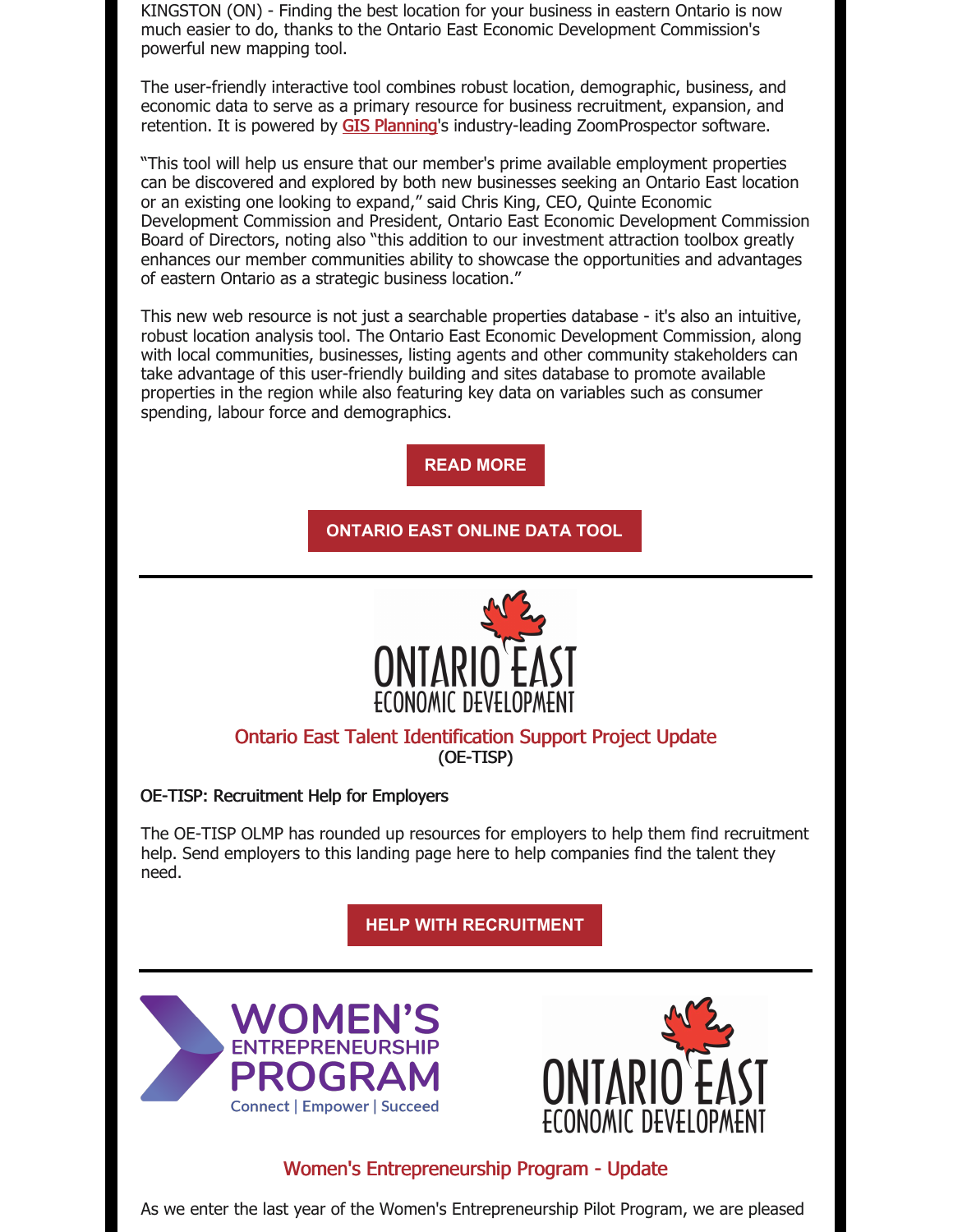to announce that as of June 30, 2021 we have enrolled 142 women across five pilot municipalities. Our target is 200 new business starts by the end of March 2022. The project has also assisted 42 existing women-owned businesses in the pilot regions.

Our marketing campaign continues to create awareness through digital radio ads and Facebook content and the Ontario East website has a **[dedicated](https://offers.ontarioeast.ca/learn-about-wep) WEP page** facilitating our marketing efforts for information and enrollment.

The SparkSLC team (St. Lawrence College) is currently working with our existing WEP participants on digital marketing support in the form of an assessment. It focuses on reviewing their online presence and making suggestions for improvement. A survey response rate of the participants that have completed the assessment resulted in a satisfaction score of 98%. Collectively, those surveyed responded that all WEP participants should take advantage of this marketing tool when asked how likely they would be to recommend this service to fellow entrepreneurs within the Ontario East Women's Entrepreneurship Program.



Frulact Expansion Means More Jobs for Kingstonians

Frulact, a fruit processing plant located in Cataraqui Estates Business Park in Kingston's west end, is expanding and looking to hire more Kingstonians to support their growing industry.

Despite the challenges caused by the COVID-19 pandemic, the global company has continued to increase their production in response to new acquisitions.

"This expansion plan is part of our strategic vision for Frulact in North America. Our growth, based on our customers' trust, required that we had to expand and invest in other assets. Last year, Frulact reinforced its relevance in the North American market by acquiring the fruit preparations for dairy applications of Sensient Technologies Corporation," said Paulo Leal, Chief Marketing Officer for Frulact. "We are moving towards the ambition of becoming a global leader in natural ingredients solutions."

**READ [MORE](https://ontarioeast.ca/news/frulact-expansion-means-more-jobs-kingstonians)**

Government



of Canada du Canada Federal Government launches Tourism Relief Fund

Gouvernement